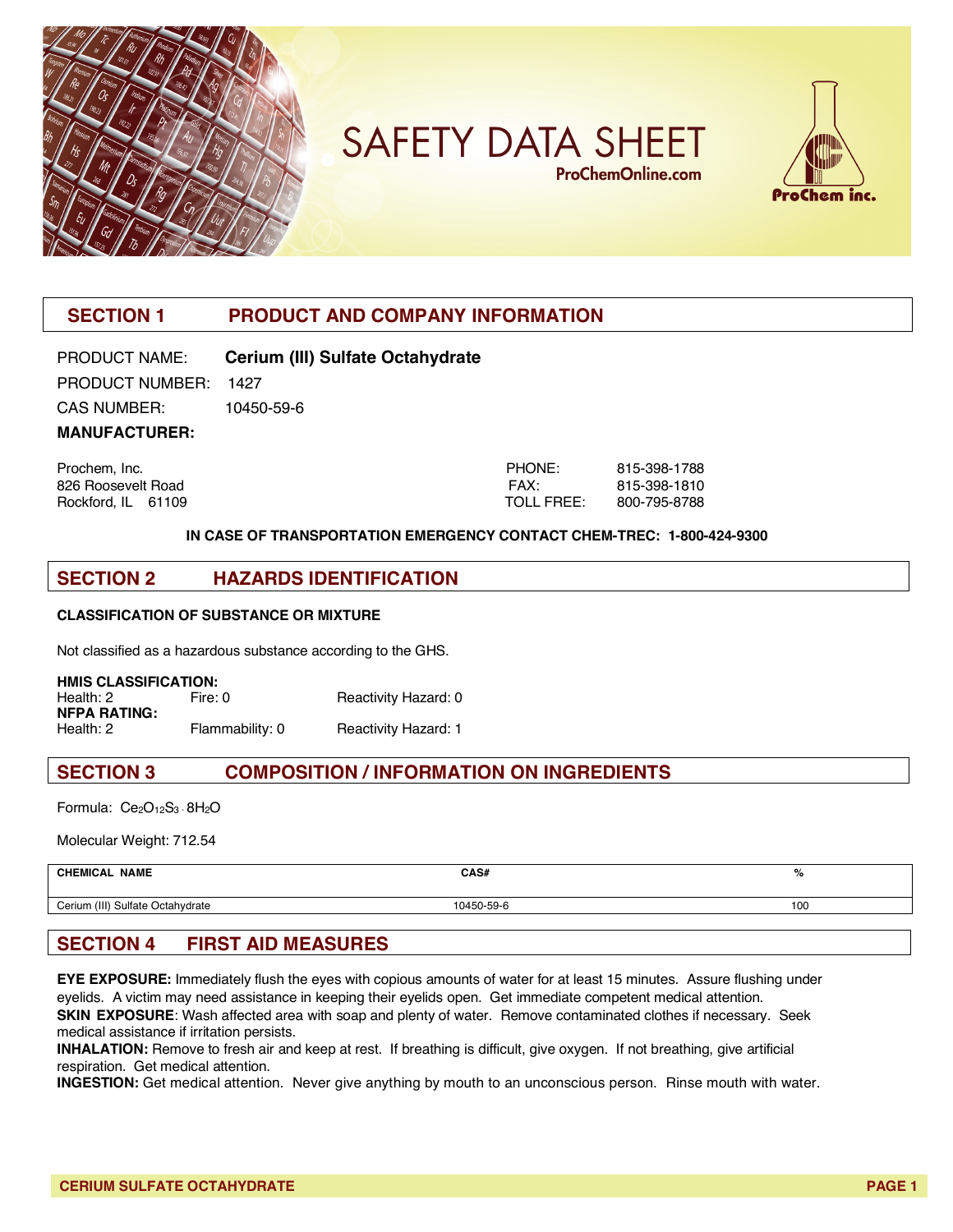## **SECTION 5 FIREFIGHTING MEASURES**

**FLASH POINT:** Not available **AUTO IGNITION TEMPERATURE:** Not available **EXPLOSION LIMITS:** Not available **EXTINGUISHING MEDIUM:** Use water spray, alcohol-resistant foam, dry chemical or carbon dioxide. **SPECIAL FIRE FIGHTING PROCEDURES**: Wear self-contained, approved breathing apparatus and full protective clothing, including eye protection and boots.

**HAZARDOUS COMBUSTION AND DECOMPOSITION PRODUCTS**: Sulfur oxides and cerium oxides

#### **SECTION 6 ACCIDENTAL RELEASE MEASURES**

**PERSONAL PRECAUTIONS:** Avoid dust formation. Avoid breathing vapors, mist, or gas. Wear personal protection. **ENVIRONMENTAL PRECAUTIONS:** Prevent spillage from entering drains or allowing to be released into the environment. **METHODS AND MATERIALS FOR CONTAINMENT AND CLEANING UP:** Sweep up and place into suitable container for proper disposal.

#### **SECTION 7 HANDLING AND STORAGE**

**PRECAUTIONS FOR SAFE HANDLING:** Wear appropriate personal protective equipment. Avoid contact with skin and eyes. Use with adequate ventilation. Avoid formation of dusts and aerosols. **CONDITIONS FOR SAFE STORAGE:** Hygroscopic. Store in cool, dry, and well-ventilated area.

## **SECTION 8 EXPOSURE CONTROLS AND PERSONAL PROTECTION**

**EXPOSURE CONTROLS:** Contains no substances with occupational exposure limit values. **EYE PROTECTION**: Wear chemical safety glasses or goggles and face shield. **SKIN PROTECTION:** Wear nitrile or rubber gloves, and a complete suit protecting against chemicals. **VENTILATION:** Provide local exhaust, preferably mechanical. **RESPIRATOR:** Use an approved respirator.

## **SECTION 9 PHYSICAL AND CHEMICAL PROPERTIES**

**COLOR AND FORM:** Solid **ODOR:** None **MOLECULAR WEIGHT:** 712.54 **BOILING POINT**: No data available **MELTING POINT:** No data available **SPECIFIC GRAVITY:** No data available **SOLUBILITY:** No data available

### **SECTION 10 STABILITY AND REACTIVITY**

**STABILITY:** Stable **HAZARDOUS POLYMERIZATION:** Will not occur **CONDITIONS TO AVOID**: No data available **INCOMPATIBILITY:** Strong oxidizing agents **DECOMPOSITION PRODUCTS**: Sulfur oxides and cerium oxides

#### **SECTION 11 TOXICOLOGICAL DATA**

**ACUTE TOXICITY:** Not available **CARCINOGENIC EFFECTS:** No components of this product present at levels greater than or equal to 0.1% is identified a carcinogen. **MUTAGENIC EFFECTS:** Not available **TETRATOGENIC EFFECTS:** Not available **CHRONIC TOXICITY:** Not available